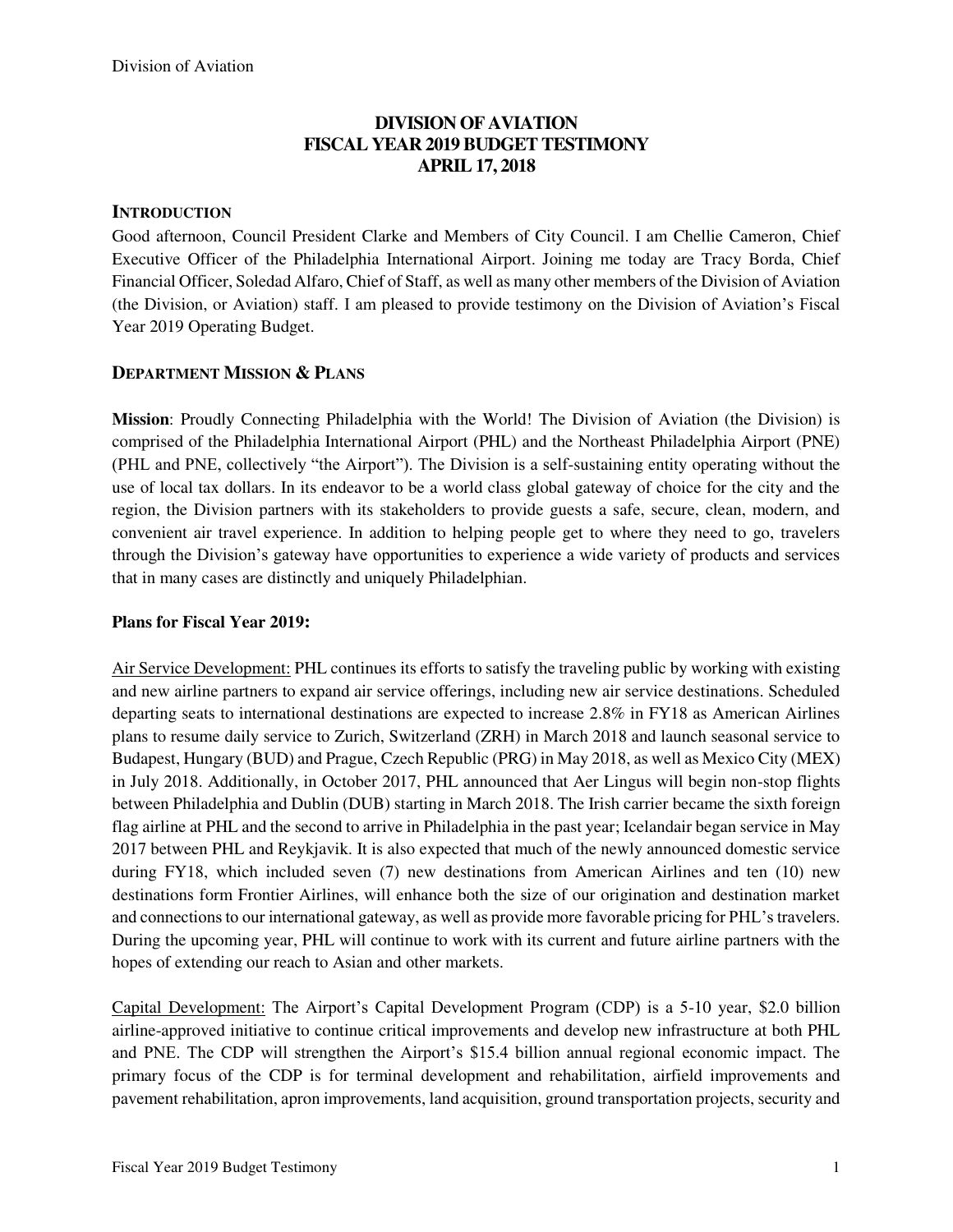information technology enhancements, support facilities, and improvements at the Philadelphia Northeast Airport. Near-term airside improvements will include completion of Runway 9R-27L extension, new taxiways, aircraft holding bays, and aprons to allow aircraft to queue more efficiently for departure resulting in decreased operational costs to the airlines and a reduced impact to the environment as a result of less aircraft fuel burn while taxiing. The airfield and terminal projects will improve the customer experience, lay the groundwork for future development and capitalize on the role that the Airport plays as a regional economic engine.

Recently completed projects include modernization of the Airport's deicing facility, rehabilitation of the Taxiway K and E intersection near Runway 27R, replacement of approach lights at the runway 9R pier, rehabilitation of the safety area between the terminal building and the aircraft aprons, replacement of loading bridges across the terminals, upgrades to the security Access Control System across the facilities, replacement of obsolete light fixtures to energy efficient LED lights, upgrades to the PNE substation, and ongoing major upgrades to concession facilities as well as the purchase of fire-fighting vehicles.

Customer Satisfaction: PHL began passenger satisfaction surveys nearly two years ago, enabling the Airport to better understand the needs and desires of its domestic, international, local, and connecting passengers. PHL is in the process of developing metrics to gauge its success and utilize the results of these surveys to work with its airline partners and other aviation stakeholders. Visit Terminal B if you would like to see the results of successful collaboration in action. In October 2017, PHL, American Airlines, PHL's master concessionaire developer, and an award‐winning hospitality group held the grand opening for the first phase of PHL's remake of Terminal B. The \$48 million investment is transforming the terminal into a modern space that includes everything from new and improved technology offerings, to local chef-driven restaurant concepts, to an immersive, free‐flowing area filled with a range of shopping and dining options.

The group worked with renowned architects and designers to transform the physical interior of Terminal B into a world‐class setting that combines comfort with beautiful spaces. The Terminal B facility has also been modernized with the introduction of 15 tech-driven Gate Lounges that allow guests to order food, drinks and amenities from the comfort of their gate. Now, travelers waiting for a flight can access more than 1,000 tablets positioned throughout restaurants and gate lounges. Tablets allow guests to track their flight, browse the web, play games, and order food and amenities from intuitive visual menus, all delivered directly to their seat. Customers also have access to more than 2,000 power and Universal Serial Bus (USB) ports with the redesigned terminal seating.

During 2018, the Airport anticipates opening some new passenger amenities which will complement the already wide range of offerings throughout our facility. First, we anticipate our new Quiet Room will be unveiled to the traveling public this spring. This new amenity will provide our passengers with a tranquil place for reflection away from the hustle and bustle of the airport. Another opening the Airport is preparing for is that of our new USO facility. This facility will offer state of the art amenities for our traveling military service members and their families.

Leadership in Diversity & Inclusion: The Airport is committed to involving disadvantaged business enterprises (DBEs) that possess the necessary qualifications in its contract and business opportunities. The Division plays an active role in setting and monitoring participation goals for the City's M/W/DSDBE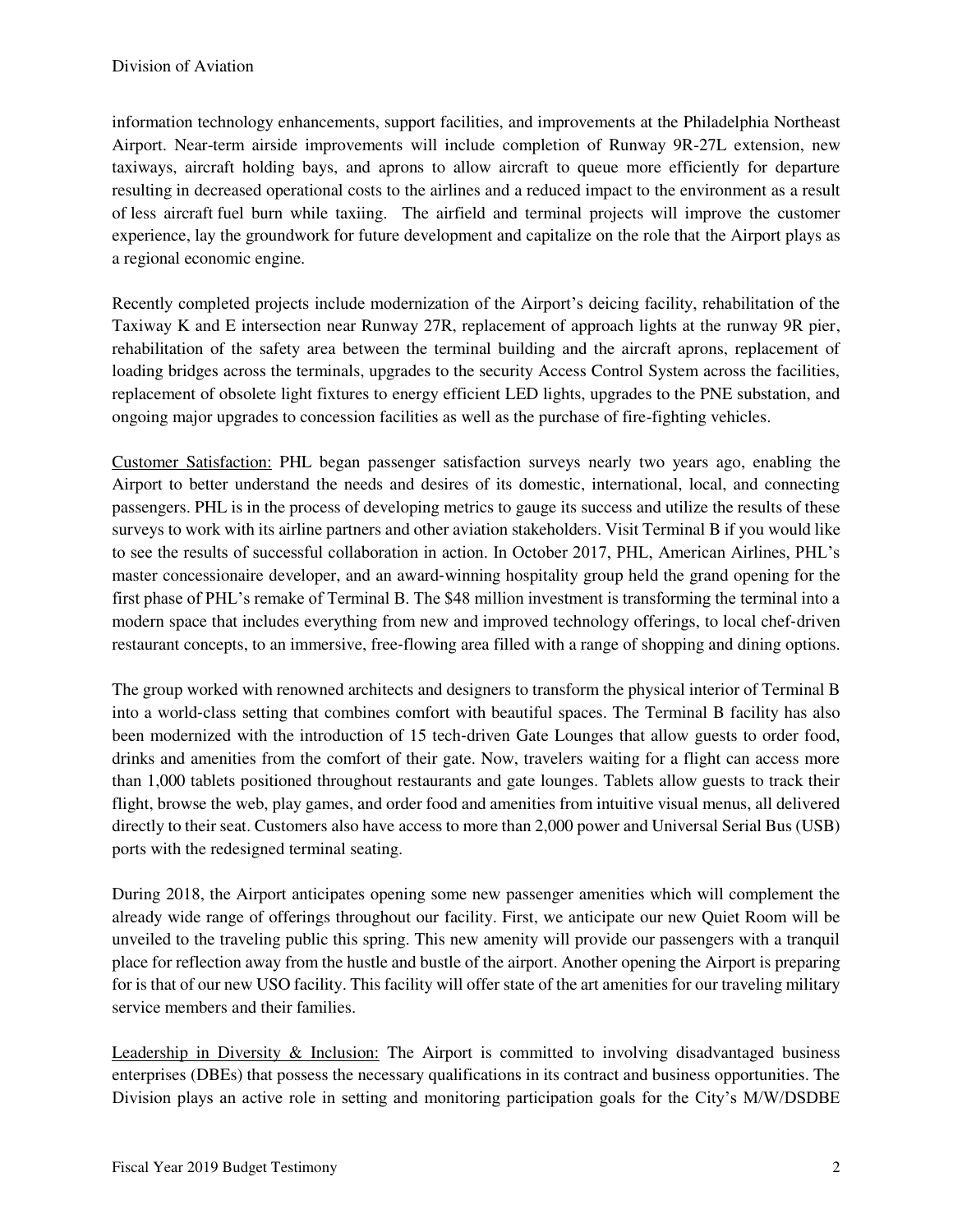Program with the Office of Economic Opportunity and is also responsible for administering two federal DBE programs. The first federal program applies to all contracts that utilize grant funding from the U.S. Department of Transportation. The Airport receives significant funding from the Federal Aviation Administration, and all these contracts carry federal DBE goals. The second federal program applies to all Airport concession contracts (the Airport Concession Disadvantaged Business Enterprise (ACDBE) Program). The Airport's Office of Business Diversity is responsible for following federal guidelines to set separate goals for these two programs and is one of five organizations in Pennsylvania (and the only City organization) authorized to certify firms for federal DBE participation. We consistently strive to meet or exceed goals for these three programs, as evidenced by our achievements. The Division has just begun a third program required by the US Department of Transportation; our Small Business Program. This program applies to contracts utilizing FAA grants.

The Division continues to show its leadership in diversity and inclusion through its contract awards, outreach events and accolades, and has consistently achieved or surpassed its established Disadvantaged Business Enterprises (DBEs) goals. The Airport's federal DBE goal for the last Federal Fiscal Year was 16.3% and commitments/awards totaled 18%. For FFY 2017, the Airport's ACDBE participation goal was 16.45%, and its achievement totaled 28.62%. The Division's M/W/DSBE goal for Fiscal Year 2017 was 30%, and actual commitments/awards totaled 32.1%. In the first two quarters of Fiscal Year 2018, the Airport achieved 27% on all OEO contracts.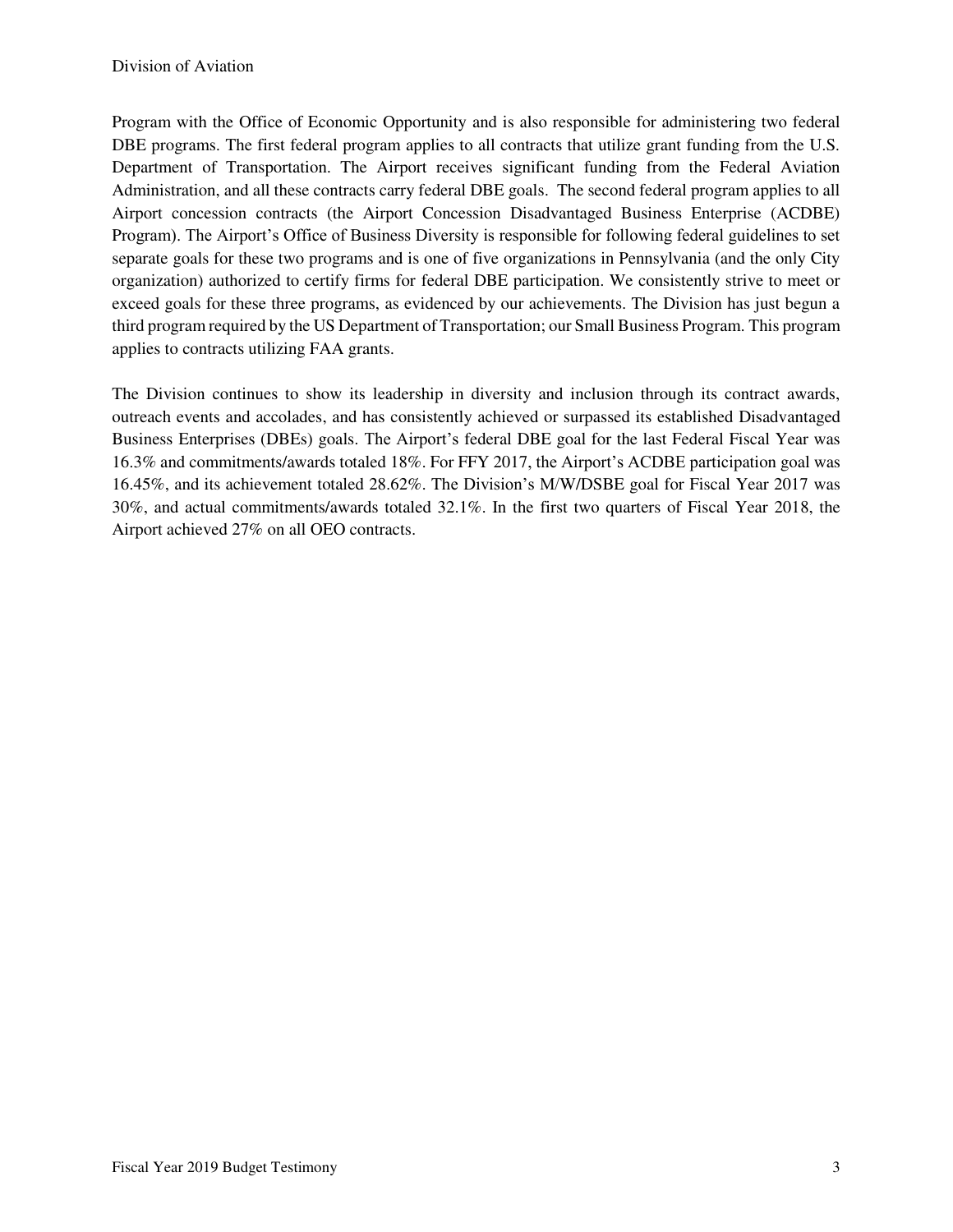# **BUDGET SUMMARY & OTHER BUDGET DRIVERS**

| <b>Staff Demographics Summary (as of December 31, 2017)</b> |           |           |           |           |
|-------------------------------------------------------------|-----------|-----------|-----------|-----------|
|                                                             | Total     | Minority  | White     | Female    |
| Number of Full-Time Staff                                   | 788       | 573       | 215       | 249       |
| Number of Exempt Staff                                      | 17        | h         | 11        | 8         |
| Number of Executive Staff (deputy level<br>and above)       | 12        | 5         | 7         | 5         |
| Average Salary, Full-Time Staff                             | \$46,998  | \$43,189  | \$57,417  | \$47,419  |
| Average Salary, Civil Service-Exempt<br>Staff               | \$140,471 | \$141,667 | \$139,818 | \$144,750 |
| Average Salary, Executive Staff                             | \$162,500 | \$152,000 | \$170,000 | \$172,000 |
| Median Salary, Full-Time Staff                              | \$41,128  | \$37,692  | \$49,321  | \$39,990  |
| Median Salary, Civil Service-Exempt Staff                   | \$150,000 | \$150,000 | \$150,000 | \$140,000 |
| Median Salary, Executive Staff                              | \$160,000 | \$150,000 | \$160,000 | \$160,000 |

| <b>Employment Levels (as of December 31, 2017)</b> |          |                 |  |  |  |  |  |
|----------------------------------------------------|----------|-----------------|--|--|--|--|--|
| <b>Budgeted</b><br>Filled                          |          |                 |  |  |  |  |  |
| Number of Full-Time Positions                      | 900      | 788             |  |  |  |  |  |
| Number of Civil-Service Exempt Positions           | 17       | 17              |  |  |  |  |  |
| Number of Executive Positions                      | 12       | 12 <sup>2</sup> |  |  |  |  |  |
| Average Salary of All Full-Time Positions          | \$45,833 | \$46,998        |  |  |  |  |  |
| Median Salary of All Full-Time Positions           | \$39,930 | \$41.128        |  |  |  |  |  |

| Aviation Fund Financial Summary by Class – Division of Aviation Only |                |                    |                |                    |                |                  |
|----------------------------------------------------------------------|----------------|--------------------|----------------|--------------------|----------------|------------------|
|                                                                      | FY17 Original  | FY17 Actual        | FY18 Original  | FY18 Estimated     | FY19 Proposed  | Difference:      |
|                                                                      | Appropriations | <b>Obligations</b> | Appropriations | <b>Obligations</b> | Appropriations | <b>FY19-FY18</b> |
| Class 100 - Employee Compensation                                    | \$47,716,649   | \$45,750,961       | \$49,555,783   | \$48,153,000       | \$51,000,000   | \$2,847,000      |
| Class 200 - Purchase of Services                                     | \$103,125,441  | \$75,626,908       | \$109,296,196  | \$96,918,000       | \$107,000,000  | \$10,082,000     |
| Class 300/400 - Materials and Supplies                               | \$13,896,000   | \$7,793,545        | \$12,529,357   | \$8,928,000        | \$11,500,000   | \$2,572,000      |
| Class 500 - Contributions                                            | \$4,205,000    | \$5,196,596        | \$6,002,500    | \$2,700,000        | \$6,300,000    | \$3,600,000      |
| Class 800 - Payment to Other Funds                                   | \$24,625,000   | \$7,156,485        | \$14,625,000   | \$22,625,000       | \$24,000,000   | \$1,375,000      |
|                                                                      | \$193,568,090  | \$141,524,495      | \$192,008,836  | \$179,324,000      | \$199,800,000  | \$20,476,000     |

| Aviation Fund Financial Summary by Class (inclusive of funding allocated to other City department budgets) |                |                    |                |                    |                |              |  |  |  |  |  |
|------------------------------------------------------------------------------------------------------------|----------------|--------------------|----------------|--------------------|----------------|--------------|--|--|--|--|--|
|                                                                                                            | FY17 Original  | FY17 Actual        | FY18 Original  | FY18 Estimated     | FY19 Proposed  | Difference:  |  |  |  |  |  |
|                                                                                                            | Appropriations | <b>Obligations</b> | Appropriations | <b>Obligations</b> | Appropriations | FY19-FY18    |  |  |  |  |  |
| Class 100 - Employee Compensation                                                                          | \$132,390,694  | \$129,130,000      | \$139,031,000  | \$138,540,114      | \$143,602,575  | \$5,062,461  |  |  |  |  |  |
| Class 200 - Purchase of Services                                                                           | \$144,338,618  | \$107,078,000      | \$142,156,000  | \$129,776,089      | \$139,979,589  | \$10,203,500 |  |  |  |  |  |
| Class 300/400 - Materials and Supplies                                                                     | \$21,151,357   | \$13,979,000       | \$19,071,000   | \$15,468,100       | \$18,041,900   | \$2,573,800  |  |  |  |  |  |
| Class 500 - Contributions                                                                                  | \$6,717,000    | \$5,197,000        | \$8,515,000    | \$5,212,000        | \$8,812,000    | \$3,600,000  |  |  |  |  |  |
| Class 700 - Debt Service                                                                                   | \$139,626,331  | \$122,205,000      | \$159,426,000  | \$159,426,123      | \$163,801,936  | \$4,375,813  |  |  |  |  |  |
| Class 800 - Payment to Other Funds                                                                         | \$24,648,000   | \$7,157,000        | \$14,648,000   | \$22,648,000       | \$24,023,000   | \$1,375,000  |  |  |  |  |  |
|                                                                                                            | \$468,872,000  | \$384,746,000      | \$482,847,000  | \$471,070,426      | \$498,261,000  | \$27,190,574 |  |  |  |  |  |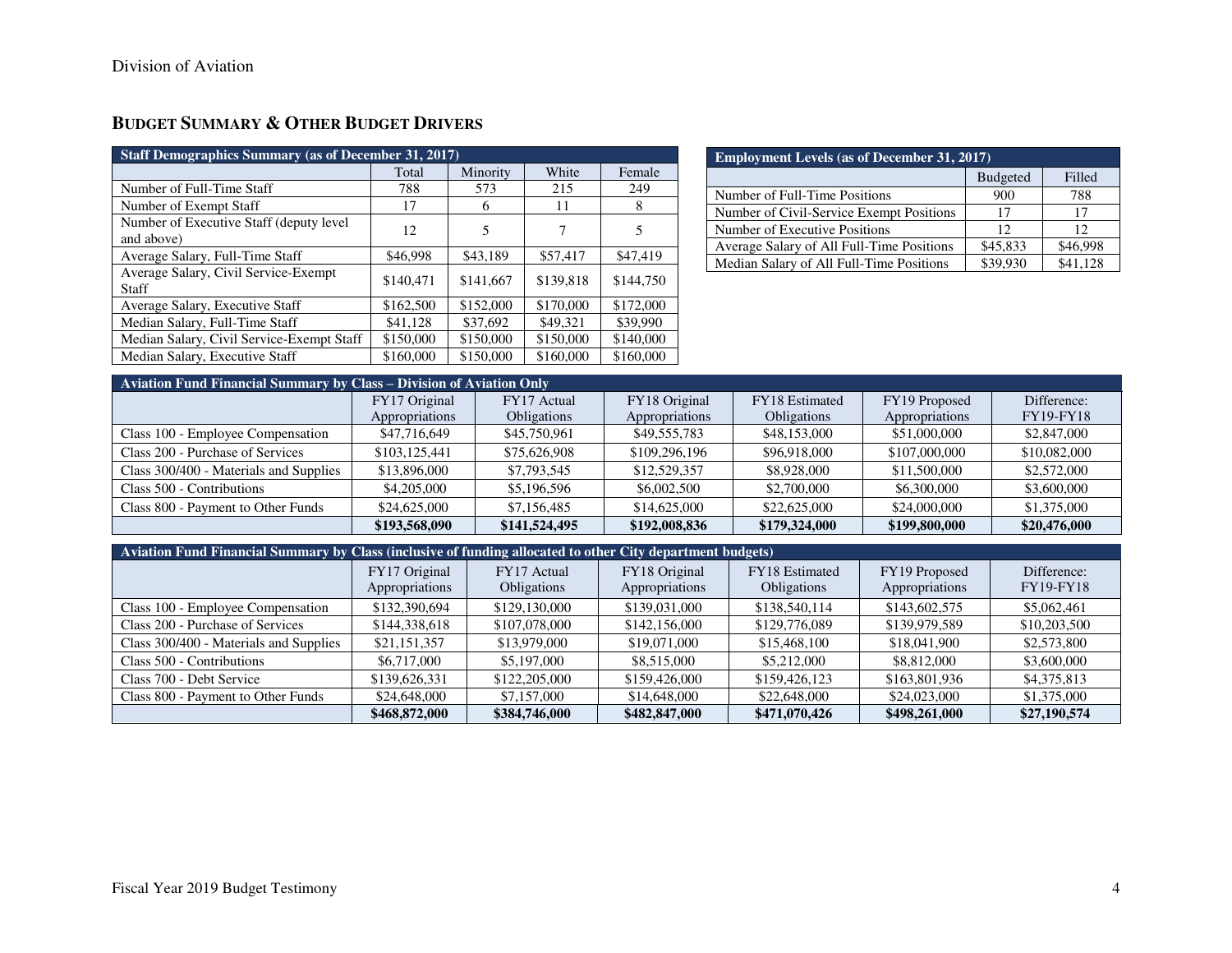## Division of Aviation

| <b>Professional Services Contracts Summary</b> |              |              |              |              |              |                       |  |  |  |
|------------------------------------------------|--------------|--------------|--------------|--------------|--------------|-----------------------|--|--|--|
|                                                | <b>FY13</b>  | <b>FY14</b>  | <b>FY15</b>  | <b>FY16</b>  | <b>FY17</b>  | FY18 YTD<br>(Q1 & Q2) |  |  |  |
| Total amount of contracts                      | \$62,159,051 | \$51,447,924 | \$67,074,967 | \$67,064,751 | \$54,101,186 | \$43,827,371          |  |  |  |
| Total amount to M/W/DSBE                       | \$17,916,458 | \$15,257,663 | \$20,736,510 | \$20,773,512 | \$18,732,194 | \$13,814,316          |  |  |  |
| <b>Participation Rate</b>                      | $29\%$       | $30\%$       | 31%          | $31\%$       | 35%          | 32%                   |  |  |  |

| <b>M/W/DSBE Contract Participation Goal</b> |             |             |        |  |  |  |  |
|---------------------------------------------|-------------|-------------|--------|--|--|--|--|
|                                             | <b>FY17</b> | <b>FY18</b> | FY19   |  |  |  |  |
| M/W/DSBE Contract Participation Goal        | 30%         | $32\%$      | $32\%$ |  |  |  |  |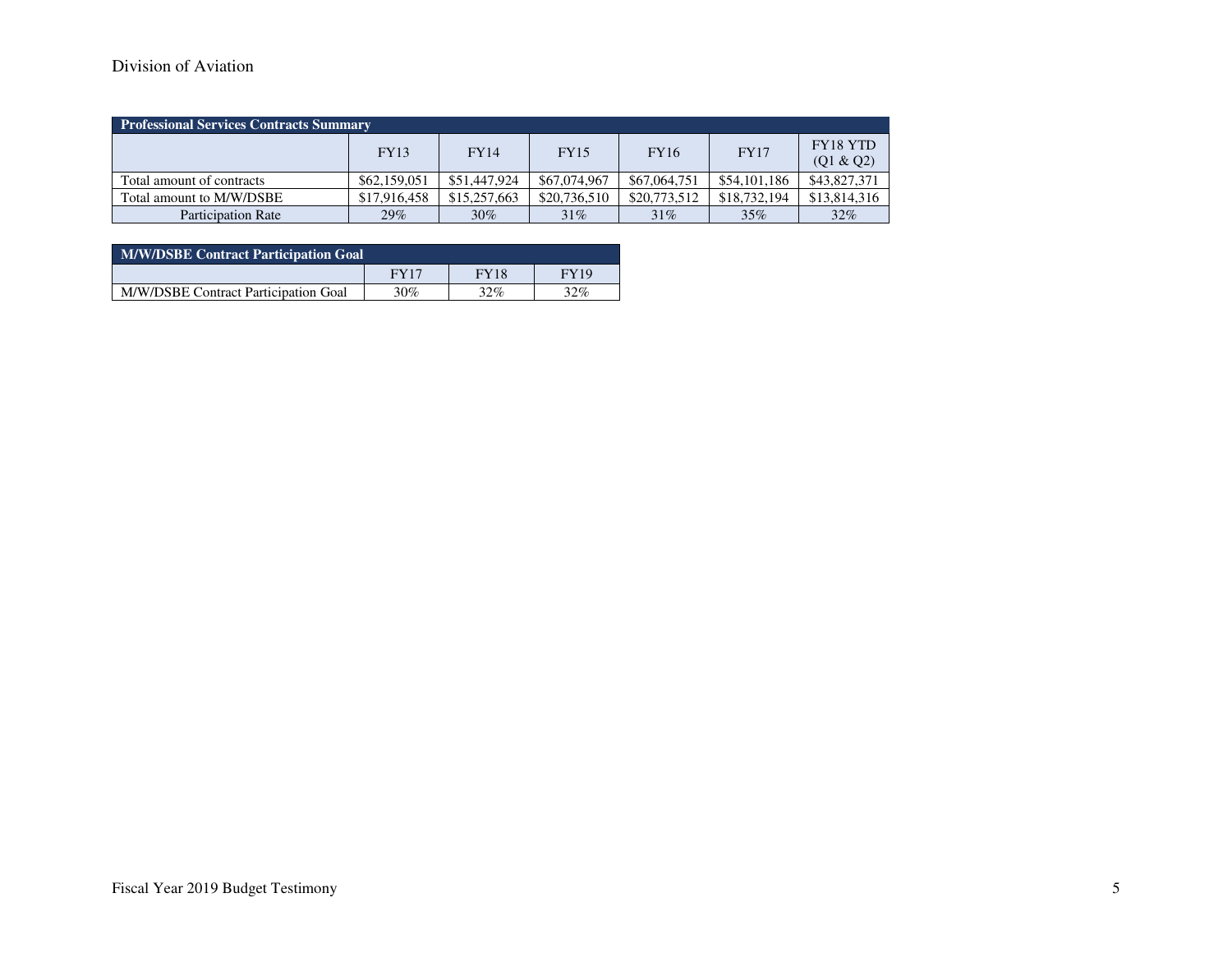### **PROPOSED BUDGET OVERVIEW**

#### **Proposed Funding Request**:

The Aviation Fund is an enterprise fund of the City. The Aviation Fund is self-supporting, using aircraft landing fees, terminal building rentals, concession revenue and other facility charges to fund annual expenses. The FY19 proposed budget for the Division of Aviation is \$199,800,000, which increases Aviation's budget by \$20.5 million (11.42%) over the current projection for FY18. This increase is primarily due to increases in salaries and benefits from a renegotiated labor contract with District Council 33, technology-related services, ongoing engineering costs related to our capital development program, expanded customer service programs, and greater maintenance requirements. Requested FY19 appropriations will provide sufficient resources to operate and maintain the 3.3-million-square-foot terminal complex and 2,584-acre PHL site, as well as the 1,126-acre PNE.

The proposed budget includes:

- \$51,000,000 in Class 100, a \$2,847,000 increase over FY18 current projected expenditures. This funding is requested to cover a wage increase of 2.5% for District Council 33.
- \$107,000,000 in Class 200, a \$10,082,000 increase due to the transfer of OIT's contractual services budget back to the Aviation Fund, which had transferred from Aviation to OIT during the previous mayoral administration.
- \$8,000,000 in Class 300, a \$2,000,000 increase over FY18 current projected expenditures. This funding is requested for increased security badging supplies, additional building materials, general hardware and tools related to ongoing maintenance; runway deicing fluids; and replacement lighting for runways and taxiways.
- \$3,500,000 in Class 400, a \$572,000 increase over FY18 current projected expenditures. This funding is requested to replace aged vehicles; and to purchase additional IT equipment.
- \$6,300,000 in Class 500, a \$3,600,000 increase over FY18 current projected expenditures due to the expected increase in real estate taxes as the airport continues with the purchase of adjacent and surrounding land.
- \$24,000,000 in Class 800, a \$1,375,000 increase over FY18 current projected expenditures to cover any increases in utility cost and transfers to Capital Projects.

Overall, the total FY19 Aviation Fund request is \$498.3 million, a 5.77% increase from the FY18 operating budget estimated obligations of \$471.1 million. The \$498.3 million request includes the \$199.8 million in appropriations for the Division of Aviation noted above and also includes \$298.5 million for appropriations directly related to the Police, Fire, Fleet Management, Technology, Public Property, Sustainability, Law, Risk Management and Finance Departments. The \$27.2 million increase is inclusive of the \$20.5 million increase outlined above and also includes an additional \$2.2 million in class 100 to cover the 3.5% wage increase for the Fraternal Order of Police; \$121,000 in class 200 for other departments' increased contractual needs; and \$4.4 million budgeted for additional debt service payments associated with the Airport's issuance of new bonds and a direct loan. The chart titled "Financial Summary by Class - Division of Aviation" shows the Division of Aviation's budget, and the additional financial summary chart shows the entire Aviation Enterprise Fund's budget, which is inclusive of funding included in other City department budgets.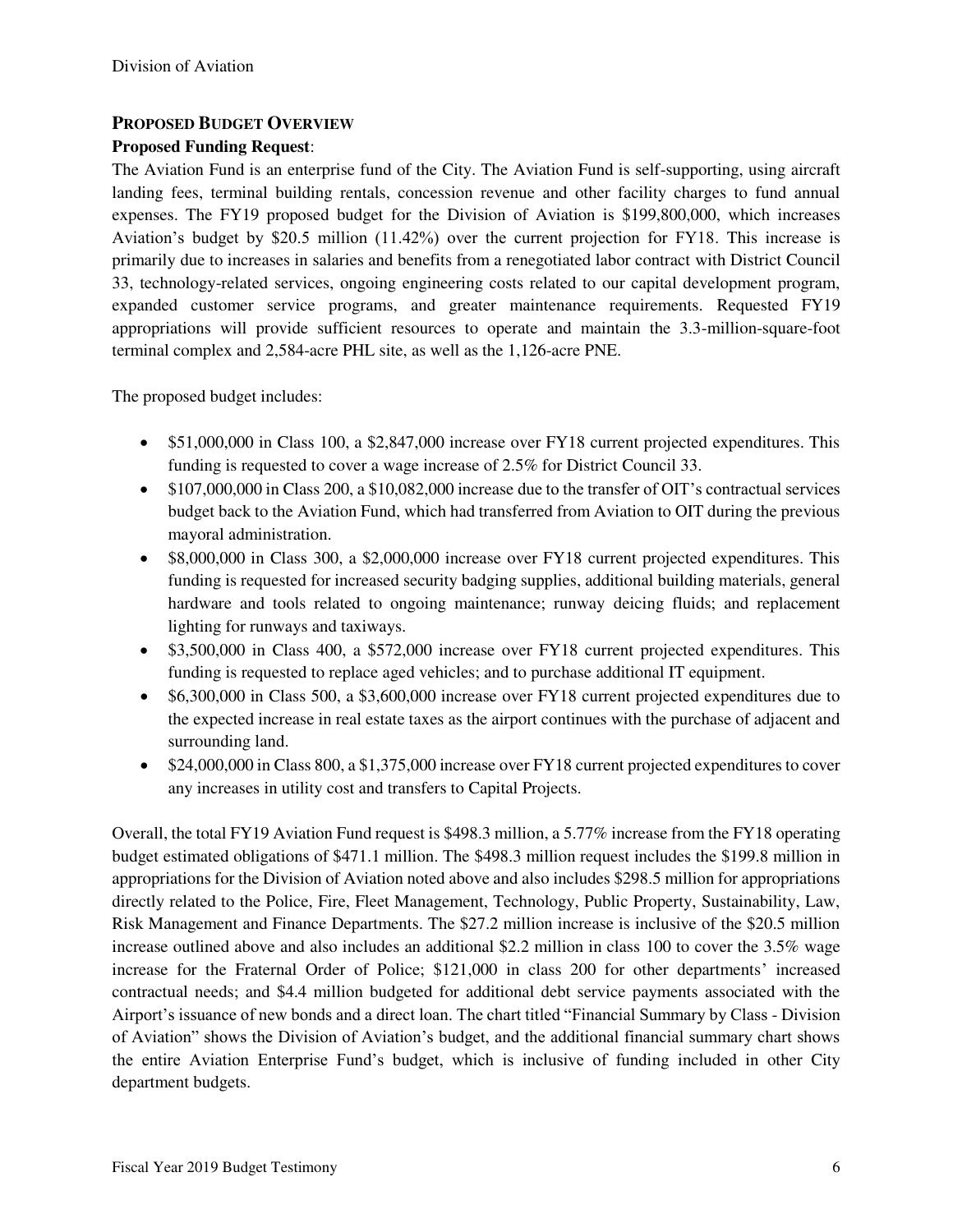### **STAFFING LEVELS**

The Division of Aviation is requesting 900 positions in FY19, level with FY18 budgeted positions. As of December 2017, the Division had 788 filled positions, roughly a 4% increase in staffing levels from December 2016.

### **NEW HIRES**

| New Hires (from 7/1/2017 to December 2017) |                                     |         |       |           |  |  |  |  |
|--------------------------------------------|-------------------------------------|---------|-------|-----------|--|--|--|--|
|                                            | <b>Total Number</b><br>of New Hires | Spanish | Hindi | Malayalam |  |  |  |  |
| <b>Black or African American</b>           | 34                                  |         |       |           |  |  |  |  |
| Asian                                      |                                     |         |       |           |  |  |  |  |
| Hispanic or Latino                         |                                     |         |       |           |  |  |  |  |
| White                                      |                                     |         |       |           |  |  |  |  |
| Other                                      |                                     |         |       |           |  |  |  |  |
| Total                                      | 49                                  |         |       |           |  |  |  |  |

From July 1, 2017 through December 31, 2017, the Division welcomed 49 new employees. These hires were 35% female and 65% male, and 69% Black, 16% White, 6% Hispanic, 4% Asian, and 4% Other. Of these 49 new hires, 3 are bilingual. In total, 74 permanent employees and 16 temporary employees of the Aviation staff are bilingual or multilingual.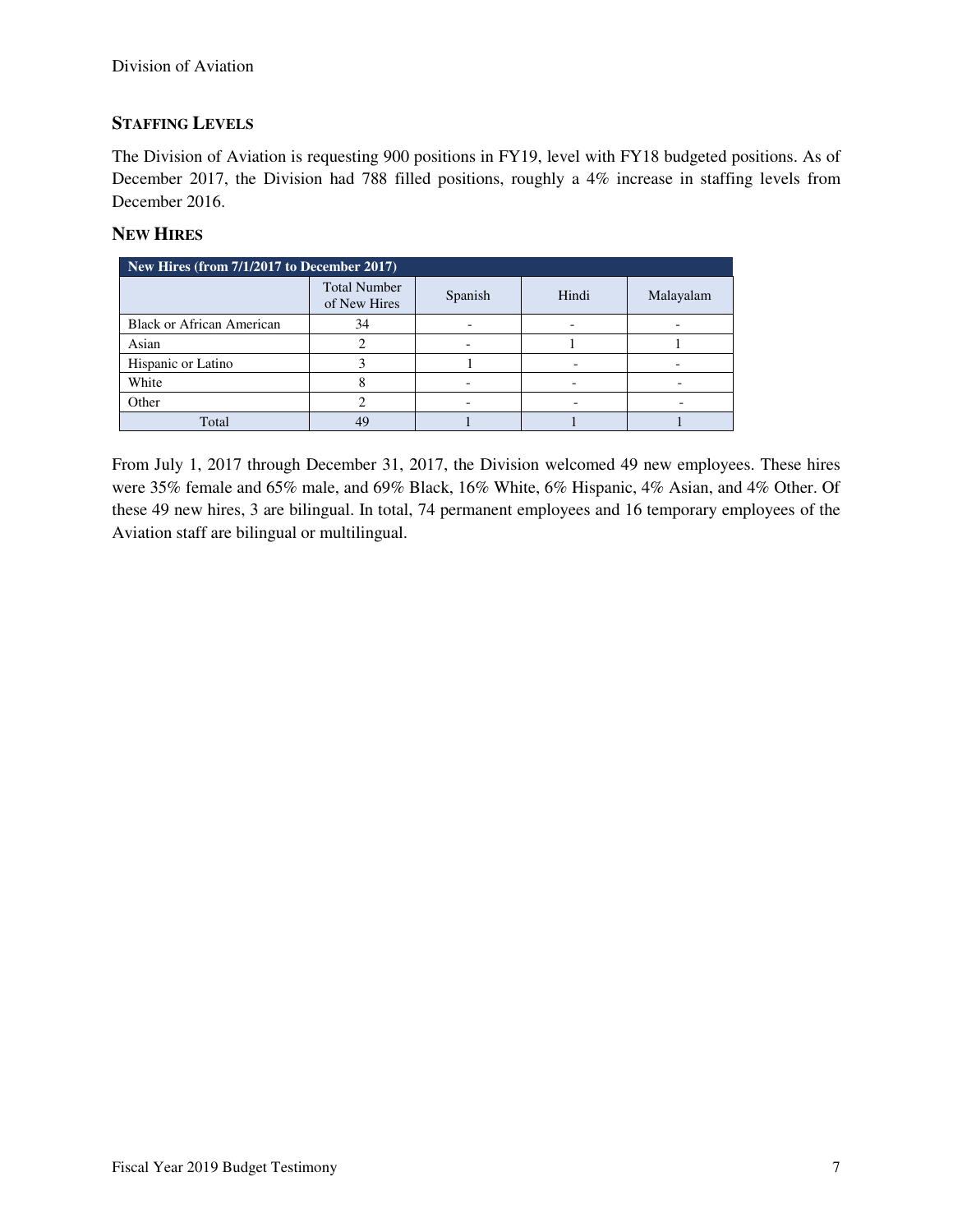## **PERFORMANCE, CHALLENGES, AND INITIATIVES**

| <b>FY18</b> Performance Measures                    |             |                       |             |             |  |  |  |  |  |
|-----------------------------------------------------|-------------|-----------------------|-------------|-------------|--|--|--|--|--|
| Measure                                             | FY17 Actual | FY18 YTD<br>(Q1 & Q2) | FY18 Target | FY19 Target |  |  |  |  |  |
| Enplaned passengers $(million)^1$                   | 14.81       | 7.60                  | 15.00       | 15.36       |  |  |  |  |  |
| Operations (# arrivals and departures) <sup>2</sup> | 378,334     | 188,677               | 365,000     | 390,000     |  |  |  |  |  |
| Freight and mail cargo $(tons)^1$                   | 448,668     | 246,650               | 455,000     | 467,381     |  |  |  |  |  |
| Non-airline revenue $(\$$ million) <sup>3</sup>     | \$133.66    | \$63.50               | \$120.00    | \$120.00    |  |  |  |  |  |
| Retail/beverage sales $(\$$ million) <sup>3</sup>   | \$197.42    | \$101.73              | \$190.00    | \$190.00    |  |  |  |  |  |

*1 FY18 Q2 is an estimate.* 

*2 PHL continues to experience a decline in aircraft operations due mainly to changes in aircraft fleet mix instituted by PHL's mainline carriers as they move to eliminate many of the regional aircraft from their respective route networks. The FY19 target is higher due to upcoming additional* 

European service from American Airlines and Aer Lingus.<br><sup>3</sup> FY18 Q2 is an estimate. The FY18 target is lower than the FY17 year-end actual due to an ongoing capital improvement in the Terminal B *Concourse to replace several food, beverage, and retail locations with in-gate, high-end bars, restaurants and retail shops. Revenue is expected to rebound following completion of this project.*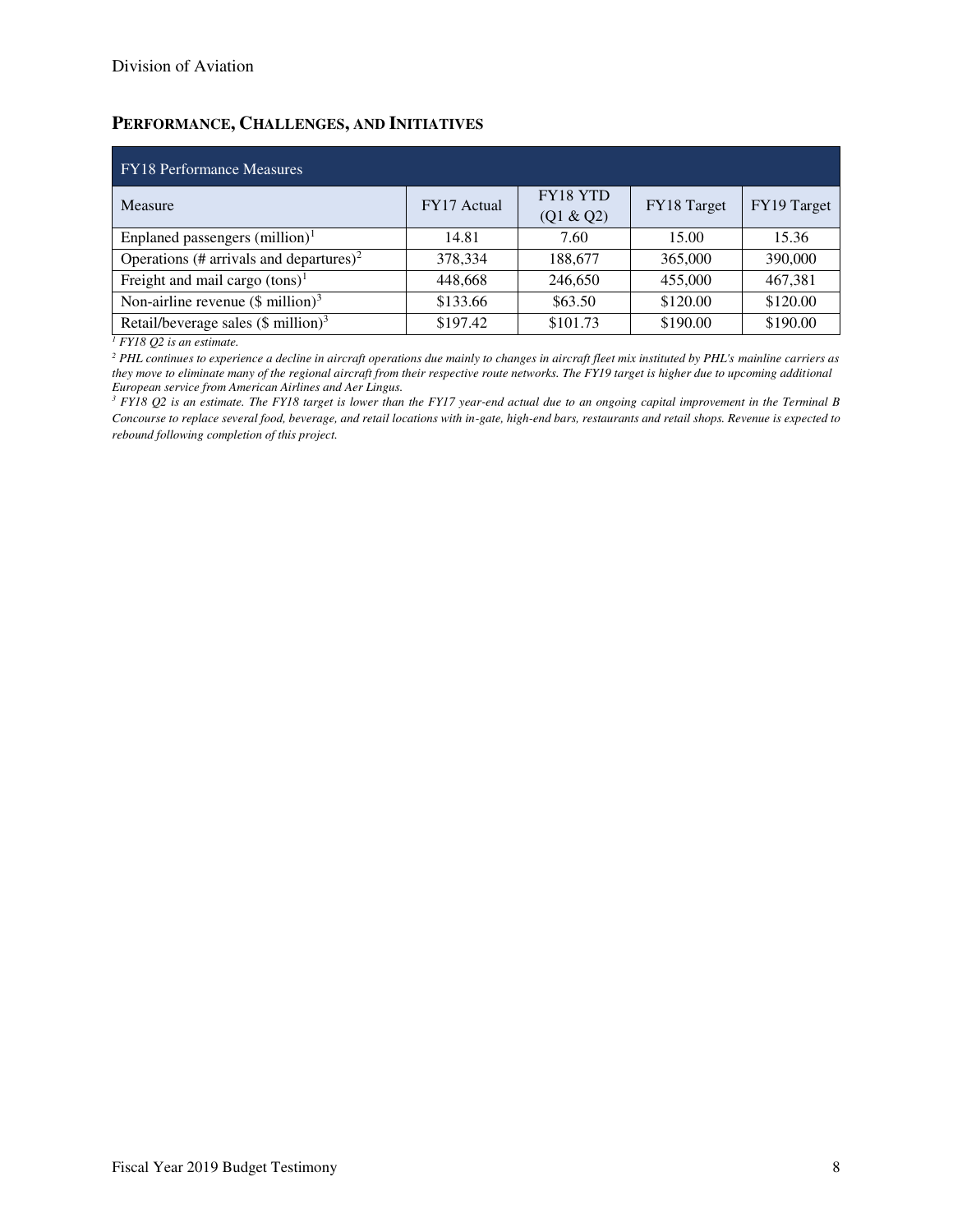### **OTHER BUDGETARY IMPACTS Federal and State**

The Division is also keeping a watchful eye on any potential federal budget cuts that may have an impact on our operations. As well as bracing for potential cuts, per passenger-based funding levels have not been increased in nearly two decades leading to a decrease in buying power and capital development. Any alteration to this revenue source used for capital development (the Passenger Facility Charge) would need to be authorized by Congress.

#### Grant Funding for Operating Requirements

The Transportation Security Administration (TSA) awards grants on an annual basis to help offset the Airport's cost of providing explosive detection through canine teams, and law enforcement officer support at security checkpoints. The current TSA explosive detection canine contract allocates \$555,500 per year to PHL for a total of four years ending in 12/31/2020. The Airport received \$392,955 in FFY2016. The Law Enforcement Officer (LEO) Program funding received to date in CY18 totals \$427,160. During CY17, the total was \$829,840. The current LEO contract covers three (3) years (FFY2016 - 2018).

#### Grant Funding for Capital Projects

In FFY2017, the Airport received \$16.7 million in funding for the 9R/27L Runway Extension project, along with \$208,426 for noise mitigation efforts at Fort Mifflin. Recently in 2018, PHL received \$100,967 from the FAA for the purchase of eight noise monitors. PHL anticipates receiving \$22.0 million in FFY2018 for the East Airfield Rehabilitation project. For Philadelphia Northeast Airport, the FAA awarded \$930,980 in FFY17 to rehabilitate airfield and approach signage. In FFY 2018, PHL expects to receive \$2.2 million in funding for the Rehabilitation of Runway 6-24.

PHL receives a state grant for \$800,000 annually from the Pennsylvania Department of Transportation's Aviation Development Program through the Bureau of Aviation. This grant is a match to the AIP funds the Airport receives. PNE also receives a state matching grant which equals half of the local portion of the AIP funded project(s).

In 2017, TSA awarded PHL \$12.3 million for technology upgrades to A West Sector 3 Explosive Detection System (EDS) and the Checked Baggage Reconciliation Area (CBIS).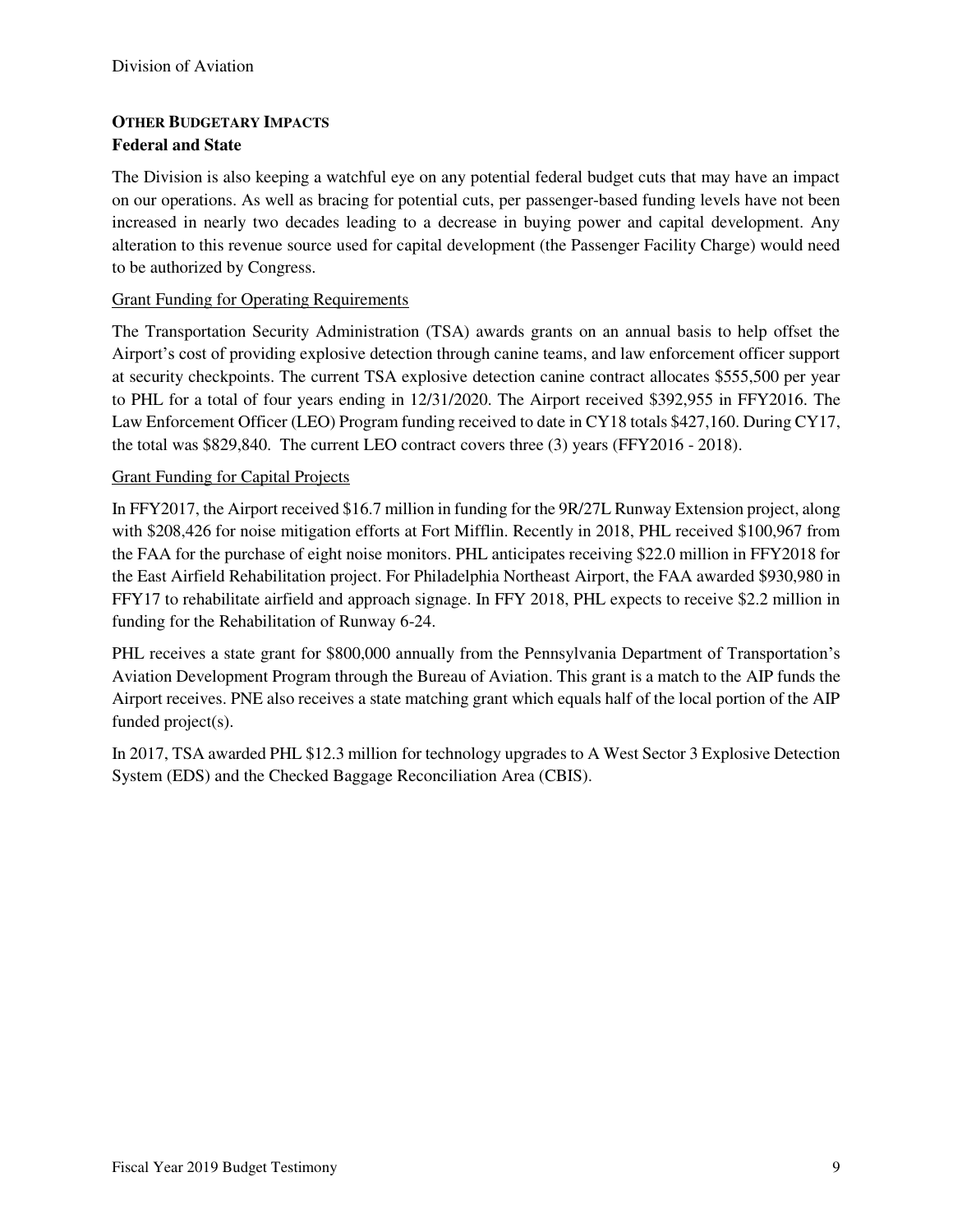# **CONTRACTING EXPERIENCE**

| M/W/DSBE Participation on Large Professional Services Contracts |                                  |                                 |                          |                               |                             |                                                 |                                          |                                         |                                                   |                                                                                                     |                                          |
|-----------------------------------------------------------------|----------------------------------|---------------------------------|--------------------------|-------------------------------|-----------------------------|-------------------------------------------------|------------------------------------------|-----------------------------------------|---------------------------------------------------|-----------------------------------------------------------------------------------------------------|------------------------------------------|
|                                                                 | Top Five Largest Contracts, FY18 |                                 |                          |                               |                             |                                                 |                                          |                                         |                                                   |                                                                                                     |                                          |
| Vendor<br>Name                                                  | Service<br>Provided              | Dollar<br>Amount of<br>Contract | <b>RFP</b> Issue<br>Date | Contract<br><b>Start Date</b> | Ranges in<br><b>RFP</b>     | $%$ of<br>M/W/DSBE<br>Participation<br>Achieved | \$ Value of<br>M/W/DSBE<br>Participation | Total %<br>Participation<br>- All DSBEs | Total \$<br>Value<br>Participation<br>- All DSBEs | Local<br><b>Business</b><br>(principal<br>place of<br>business<br>located<br>within City<br>limits) | Waiver for<br>Living Wage<br>Compliance? |
|                                                                 |                                  |                                 |                          |                               | <b>MBE: 7-</b><br>10% &/or  | 11.7%                                           | \$1,422,453                              |                                         | \$1,446,769                                       | yes                                                                                                 |                                          |
| <b>First Transit</b>                                            | <b>Shuttle Bus</b><br>Services   | \$12,157,721                    | 7/7/2010                 | 6/1/2011                      | <b>WBE: 7-</b><br>10%       | 3%                                              | \$24,315                                 | $12\%$                                  |                                                   |                                                                                                     | no                                       |
|                                                                 |                                  |                                 |                          |                               | DSBE:<br>N/A                | $0\%$                                           | \$0                                      |                                         |                                                   |                                                                                                     |                                          |
|                                                                 |                                  |                                 |                          |                               | <b>MBE: 20-</b><br>30% &/or | 4.9%                                            | \$251,797                                |                                         | \$955,800                                         | yes                                                                                                 | no                                       |
| Parkway<br>Garage, Inc.                                         | Ground<br>Transportation         | \$5,138,709                     | 9/1/2015                 | 11/1/2015                     | <b>WBE: 20-</b><br>30%      | 13.7%                                           | \$704,003                                | 19%                                     |                                                   |                                                                                                     |                                          |
|                                                                 |                                  |                                 |                          |                               | DSBE:<br>N/A                | $0\%$                                           | \$0                                      |                                         |                                                   |                                                                                                     |                                          |
| Elliott-                                                        |                                  |                                 |                          |                               | MBE: 25-<br>30% &/or        | 31.7%                                           | \$1,614,706                              |                                         |                                                   |                                                                                                     |                                          |
| Lewis<br>Corporation                                            | Computer Info<br>Systems         | \$5,093,710                     | 6/5/2017                 | 10/1/2017                     | <b>WBE: 25-</b><br>30%      | $0\%$                                           | \$0                                      | 32%                                     | \$1,614,706                                       | yes                                                                                                 | no                                       |
|                                                                 |                                  |                                 |                          |                               | DSBE:<br>N/A                | $0\%$                                           | \$0                                      |                                         |                                                   |                                                                                                     |                                          |
|                                                                 | Capital                          |                                 |                          |                               | <b>MBE: 20-</b><br>25% &/or | 9.1%                                            | \$436,800                                |                                         |                                                   |                                                                                                     |                                          |
| Hill<br>International                                           | Program<br>Administration        | \$4,800,000                     | 10/26/2016               | 7/1/2017                      | WBE: 15-<br>$20\%$          | 22.7%                                           | \$1,089,600                              | 32%                                     | \$1,526,400                                       | yes                                                                                                 | no                                       |
|                                                                 |                                  |                                 |                          |                               | DSBE:<br>N/A                | $0\%$                                           | \$0                                      |                                         |                                                   |                                                                                                     |                                          |
|                                                                 |                                  |                                 |                          |                               | <b>MBE: 10-</b><br>15% &/or | 8.2%                                            | \$313,791                                |                                         |                                                   |                                                                                                     | no                                       |
| Parkway                                                         | Public Info<br>Services          | \$3,826,725                     | 4/12/2017                | 9/1/2017                      | <b>WBE: 5-</b>              |                                                 |                                          | 23%                                     | \$861,013                                         | yes                                                                                                 |                                          |
| Garage, Inc.                                                    |                                  |                                 |                          |                               | $20\%$<br>DSBE:             | 14.3%                                           | \$547,222                                |                                         |                                                   |                                                                                                     |                                          |
|                                                                 |                                  |                                 |                          |                               | N/A                         | $0\%$                                           | \$0                                      |                                         |                                                   |                                                                                                     |                                          |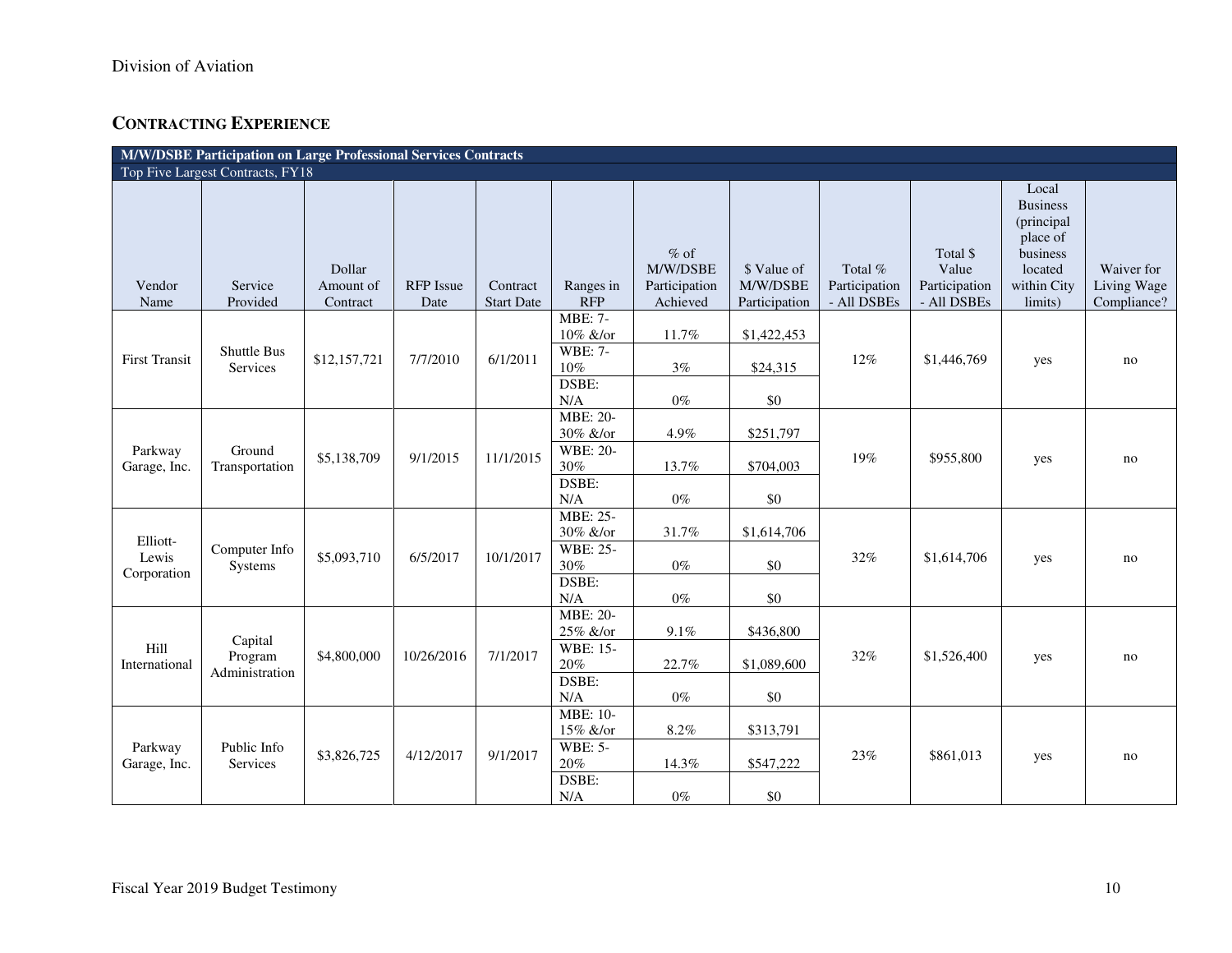# **EMPLOYEE DATA**

| <b>Staff Demographics (as of December 31, 2017)</b> |                        |           |                      |                        |                |  |  |  |
|-----------------------------------------------------|------------------------|-----------|----------------------|------------------------|----------------|--|--|--|
|                                                     | <b>Full-Time Staff</b> |           |                      | <b>Executive Staff</b> |                |  |  |  |
|                                                     | Male                   | Female    |                      | Male                   | Female         |  |  |  |
|                                                     | African-               | African-  |                      | African-               | African-       |  |  |  |
|                                                     | American               | American  |                      | American               | American       |  |  |  |
| Total                                               | 326                    | 180       | Total                | $\theta$               | $\overline{c}$ |  |  |  |
| % of Total                                          | 41%                    | 23%       | % of Total           | $0\%$                  | 17%            |  |  |  |
| Average Salary                                      | \$41,271               | \$43,861  | Average Salary       | N/A                    | \$160,000      |  |  |  |
| <b>Median Salary</b>                                | \$38,038               | \$38,138  | Median Salary        | N/A                    | \$160,000      |  |  |  |
|                                                     | White                  | White     |                      | White                  | White          |  |  |  |
| Total                                               | 170                    | 45        | Total                | 5                      | $\overline{c}$ |  |  |  |
| % of Total                                          | 22%                    | 6%        | % of Total           | 42%                    | 17%            |  |  |  |
| Average Salary                                      | \$56,273               | \$61,044  | Average Salary       | \$156,000              | \$205,000      |  |  |  |
| Median Salary                                       | \$49,999               | \$46,513  | Median Salary        | \$160,000              | \$205,000      |  |  |  |
|                                                     | Hispanic               | Hispanic  |                      | Hispanic               | Hispanic       |  |  |  |
| Total                                               | 14                     | 12        | Total                | 1                      | 1              |  |  |  |
| % of Total                                          | 2%                     | 2%        | % of Total           | $8\%$                  | $8\%$          |  |  |  |
| Average Salary                                      | \$54,469               | \$52,022  | Average Salary       | \$160,000              | \$130,000      |  |  |  |
| <b>Median Salary</b>                                | \$43,716               | \$44,233  | Median Salary        | \$160,000              | \$130,000      |  |  |  |
|                                                     | Asian                  | Asian     | Asian                |                        | Asian          |  |  |  |
| Total                                               | 23                     | 9         | Total                | 1                      | $\overline{0}$ |  |  |  |
| % of Total                                          | 3%                     | $1\%$     | % of Total           | 8%                     | $0\%$          |  |  |  |
| Average Salary                                      | \$62,665               | \$55,622  | Average Salary       | \$150,000              | N/A            |  |  |  |
| Median Salary                                       | \$53,359               | \$52,251  | Median Salary        | \$150,000              | N/A            |  |  |  |
|                                                     | Other                  | Other     | Other<br>Other       |                        |                |  |  |  |
| Total                                               | 6                      | 3         | Total                | $\theta$               | $\overline{0}$ |  |  |  |
| % of Total                                          | 1%                     | $0\%$     | % of Total           | $0\%$                  | $0\%$          |  |  |  |
| Average Salary                                      | \$42,664               | \$38,962  | Average Salary       | N/A                    | N/A            |  |  |  |
| Median Salary                                       | \$41,646               | \$37,764  | <b>Median Salary</b> | N/A                    | N/A            |  |  |  |
|                                                     | Bilingual              | Bilingual |                      | Bilingual              | Bilingual      |  |  |  |
| Total                                               | 48                     | 26        | Total                | $\overline{c}$         | $\overline{c}$ |  |  |  |
| % of Total                                          | 6%                     | 3%        | % of Total           | 17%                    | $17\%$         |  |  |  |
| Average Salary                                      | \$58,096               | \$55,458  | Average Salary       | \$155,000              | \$150,000      |  |  |  |
| <b>Median Salary</b>                                | \$52,688               | \$44,110  | Median Salary        | \$155,000              | \$150,000      |  |  |  |
|                                                     | Male                   | Female    |                      | Female                 |                |  |  |  |
| Total                                               | 539                    | 249       | Total                | 7                      | 5              |  |  |  |
| % of Total                                          | $68\%$                 | 32%       | % of Total           | $58\%$                 | 42%            |  |  |  |
| Average Salary                                      | \$46,803               | \$47,419  | Average Salary       | \$155,714              | \$172,000      |  |  |  |
| <b>Median Salary</b>                                | \$42,950               | \$39,990  | <b>Median Salary</b> | \$160,000              | \$160,000      |  |  |  |